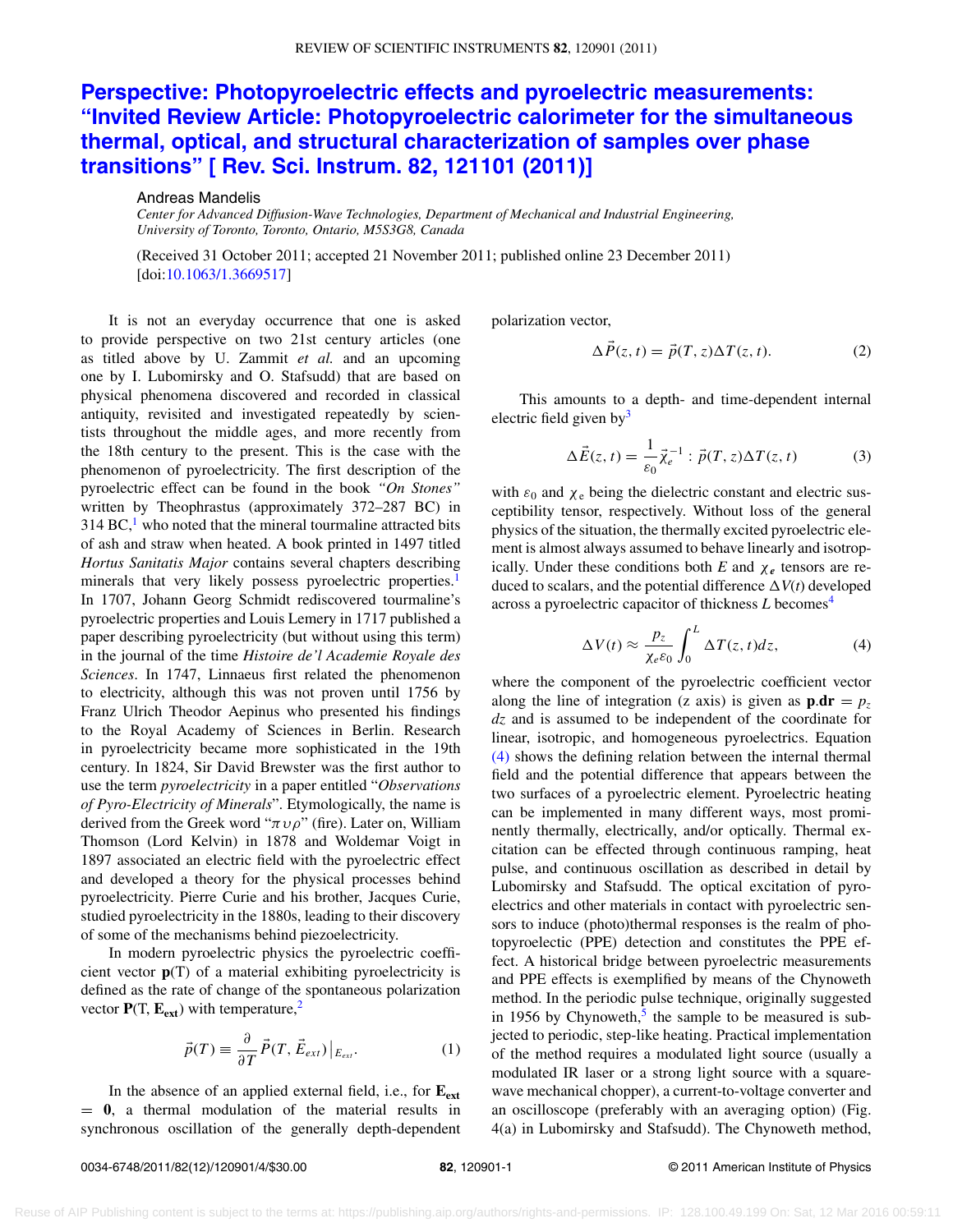in turn, is related to the laser flash method, proposed by Parker and co-workers of the U.S. Navy Radiological Defense Laboratory in  $1961<sup>6</sup>$  $1961<sup>6</sup>$  $1961<sup>6</sup>$ , the most popular method of measuring the thermal diffusivity of solids to-date. In this method the front face of a small, thermally insulated, and flat sample (usually disk-shaped) is subjected to a very short burst of radiant energy coming from a laser or a xenon flash lamp. The resulting temperature rise on the opposite (rear) face of the sample is measured and the thermal diffusivity is computed from the temperature rise vs. time data. The rear face temperature rise reaches usually from  $1^{\circ}$ C to  $3^{\circ}$ C. The classical way to calculate the thermal diffusivity from the experimental data is based on the knowledge of a characteristic point of temperature vs. time profiles – the half time  $(t_{0.5})$ , i.e., the time which corresponds to a rise in the temperature to half of its maximum value ( $T_{\text{max}}$ ).

In the Chynoweth configuration the pyroelectric element itself is the sample whose thermophysical and pyroelectric properties are measured; in the laser flash configuration, optical heating leads to thermal diffusivity determination, but does not involve pyroelectric detection. Photopyroelectric detection<sup>7</sup> has bridged these configurations. The pyroelectric effect in pyroelectric films (polyvinylidene difluoride (PVDF) films or crystals of, e.g.,  $LiTaO<sub>3</sub>$  slabs) depends on the piezoelectric properties of these materials. Piezoelectric polymers, such as PVDF, a long-chain semi-crystalline polymer with repeat of  $CH_2-CF_2$  molecular units, also act as pyroelectric transducers. PVDF is coated on both sides with conductive metal to provide intimate electrical contact. The metal coatings eventually serve as the electrodes providing the output voltage. The first PPE applications for the measurement of the photothermal response of a sample placed in contact with the PVDF detector and excited by a laser beam of variable modulation frequency $\theta$  demonstrated the high potential of this technique for the optical and thermal evaluation of materials.<sup>[8](#page-2-7)</sup> Photopyroelectric evaluation of thermal properties consists in the measurement of temperature fluctuations in a sample on which a modulated beam of light impinges, resulting in non-radiative deexcitation processes that take place following the absorption of the intensity-modulated radiation. Due to the fact that thermal-wave propagation depends on the thermal diffusivity of a material, this thermophysical property can be evaluated from the frequency behavior of thermalwave transport through the material and into the pyroelectric element across the sample-PVDF interface as described by Eq. [\(4\).](#page-0-0)

Twenty seven years after the introduction of the PPE effect, the field has diversified in many directions that could have hardly been anticipated at its inception. A significant advancement appeared with the reverse photopyroelectric mod-ification of the original configuration.<sup>[9](#page-2-8)</sup> In this configuration, light impinges directly on the surface of the pyroelectric sensor, which is in contact with the sample on its other side. A comprehensive discussion of PPE applications can be found in the literature.<sup>[10–](#page-3-0)[13](#page-3-1)</sup> I will conclude this Perspective with a sampling of the most promising and popular directions, the PPE field has taken in the past quarter century.

*Photopyroelectric calorimetry* was introduced by the late Hans Coufal of IBM Almaden Laboratories.<sup>[7](#page-2-6)</sup> One of the most widespread growth areas, *calorimetric* applications of PPE in simultaneous multiple thermophysical parameter measurements (typically thermal diffusivity, thermal effusivity, thermal conductivity, and heat capacity) have raised this measurement modality to an effective and unique tool for *in situ* measurements of thermophysical and thermodynamic parameters in situations of chemical reactions, evaporating species, solid-state decomposition, and other cases where there are few or no alternative analytical methodologies to perform these studies. This multiple parameter measurement capability of PPE detection was recognized early on $14$  and subsequently led to the rapidly growing use of the technique over more than a quarter century in studies of thermodynamic phase transitions. This topic is thoroughly covered in the accompanying article by Zammit *et al.*, as PPE measurements can provide extremely valuable and unique insights to the physics of phase transition through the simultaneous study of the behavior of several thermophysical properties at or around the transition temperature. Marinelli *et al.*[15](#page-3-3) first applied PPE calorimetry in the conventional laser-sample-detector configuration (defined as "back-detection" and discussed in the accompanying article by Zammit *et al.*). They used harmonic modulation of the laser beam power and obtained high-resolution simultaneous measurements of the thermal conductivity, thermal diffusivity, and specific heat over phase transitions in solids at low temperatures. An alternative methodology using cross correlation and spectral analysis, named "impulse-response photopyroelectric spectrometry" was subsequently introduced by Mandelis and co-workers<sup>16</sup> for the simultaneous measurement of the same thermophysical properties of solids, with first application to the superconductor  $YBa<sub>2</sub>Cu<sub>3</sub>0<sub>7-x</sub>$ . The field of simultaneous measurement of multiple thermophysical properties work falls within the growing branch of PPE detection directed to study the critical behavior of phase transitions which is reviewed in the accompanying article by Zammit *et al.* In exploring low-temperature calorimetry, Massot *et al.*[17](#page-3-5) measured thermal conductivity, thermal diffusivity, and specific heat simultaneously from the same heating or cooling run. They implemented a cryogenic system operating down to 10 K. Their setup was used to characterize the critical parameters of the antiferromagnetic SmMnO<sub>3</sub>. Dadarlat and co-workers applied PPE calorimetry to liquid mixtures and composites.<sup>18</sup> They used a PPE calorimetric method based on the effects of sample thickness on signal amplitude and phase $19$  and obtained accurate values of liquid sample thermophysical parameters. Room-temperature values of thermal parameters of some vegetable oils were measured. In addition, molecular associations in water-ethylene glycol mixtures and a sedimentation process in a  $SiO<sub>2</sub>$  colloidal solution were detected. The PPE method was found to be a potential alternative for thermal property investigations in nanofluids.

*Latent heat evaluation* by PPE calorimetry has been explored by Mercuri *et al.*<sup>[20](#page-3-8)</sup> These authors implemented a frequency-dependent detection of the specific heat and of the latent heat exchanged over first order transitions. The method has been applied to the nematic-isotropic transition of 4 *n*-octyl-4 -cyanobiphenyl liquid crystal confined in a silica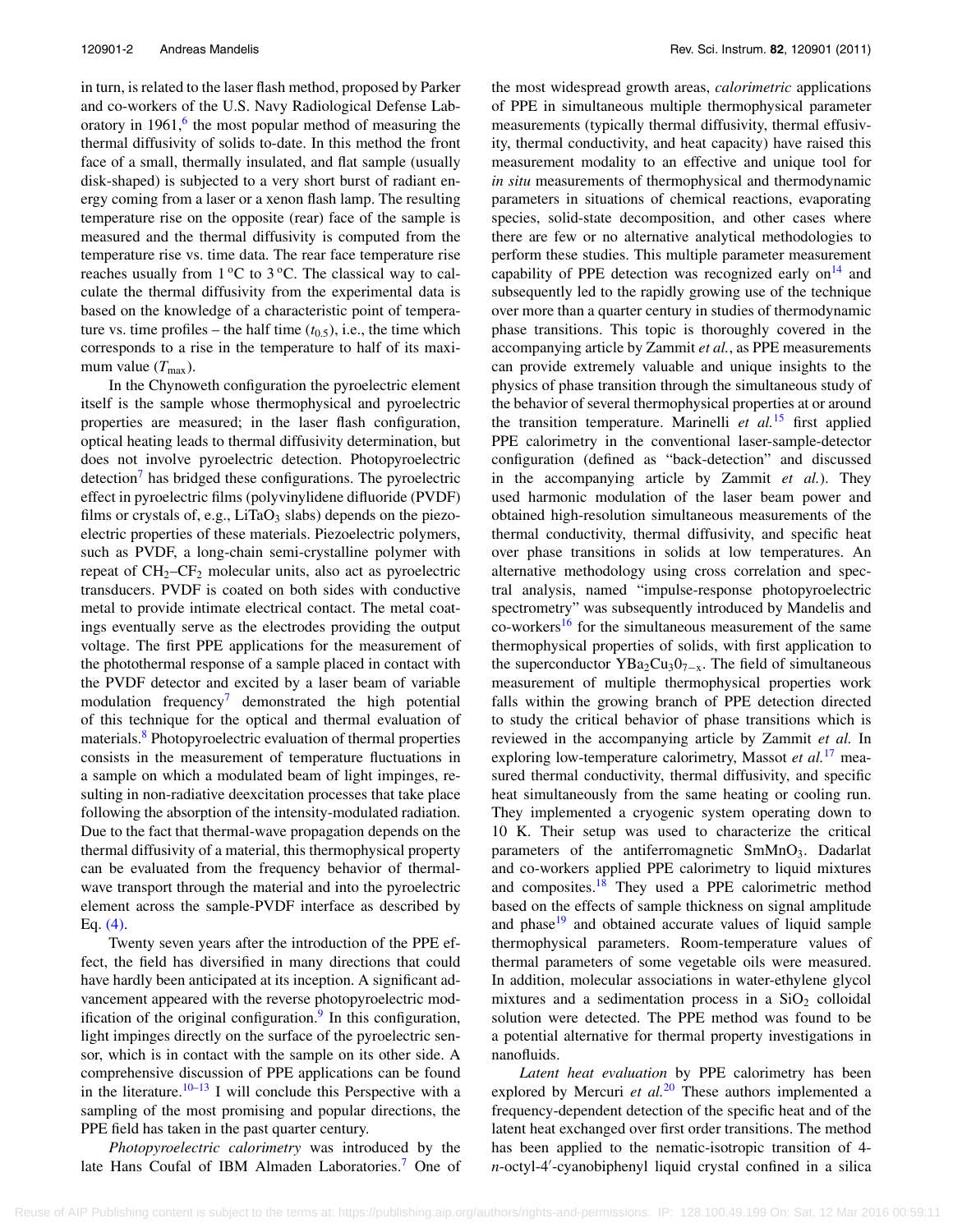nanoparticle network, where the specific heat shows a double peak structure.

*Studies in food industry, agriculture, biology, and medicine* using PPE detection have been reviewed by Chirtoc *et al.*[21](#page-3-9) Among those studies blood erythrocyte sedimentation research is a highlight with PPE detection generating sedimentation velocity profiles originating from different patients.

*Measurements in gases, vapors, and liquids* by photopyroelectric thermal-wave cavities (TWC) (Refs. [19](#page-3-7) and [22\)](#page-3-10) have been explored in the review by Matvienko and Mandelis.<sup>12</sup> Besides accurate and precise measurements of thermophysical properties of non-solid matter, PPE thermalwave cavities have been used for studies of equations of state, $23$  thermal infrared emissivity of fluids in simple instrumental configurations $24$  and other thermophysical prop-erties such as thermal effusivity.<sup>[25](#page-3-14)</sup> PPE TWC detection holds a strong promise for measuring infrared emissivity values of liquids. These are experimentally difficult parameters to measure by other means. For example, only few reports on the emissivity of alcohols exist in the literature.<sup>26, [27](#page-3-16)</sup> Results for emissivity values reported in the literature are usually obtained using IR thermography; thus they are spectrally limited by the bandwidth of the IR camera. Up to now, measurements of infrared emissivity over the entire infrared spectrum have not been reported and no data appear to be available on the emissivity of water-alcohol mixtures.

*Combinations of PPE with other photothermal techniques* are still rare, but very promising and versatile. An important example of photothermal confluence is the combined photoacoustic and photopyroelectric use by Thoen and Glorieux $^{28}$  for the study of thermal properties of condensed matter and for thermal-wave probing of all kinds of materials and structures. These authors gave a brief account of the basic aspects of the standard photoacoustic model with acoustic microphone detection and of a setup with an alternative detection technique with a pyroelectric transducer. The possibilities of these combined schemes for the simultaneous measurement of the specific heat capacity and thermal conductivity were illustrated with results from a study of the Curie point of gadolinium and for liquid crystals.

*Applications of PPE to ferroelectrics and pyroelectrics* are new areas which tend to integrate the two domains of pyroelectricity and photopyroelectric effects into studies for the improvement of pyroelectric sensors. The work by Dadarlat *et al.*[9](#page-2-8) on PPE studies of ferroelectric materials is seminal as it addresses the relevance of the measurement of their thermal parameters for evaluating the figure of merit of IR sensors $^{29}$ or pyroelectric accelerators.<sup>[30](#page-3-19)</sup> When the pyroelectric element is used as a sensor in a PPE experiment, knowledge of these parameters is crucial, because other measured properties depend of these values and, conversely, characterization of py-roelectric detectors using the photopyroelectric technique<sup>[31](#page-3-20)</sup> adds much desired consistency and a wealth of sensor information to the PPE measurement. This is important as it has been shown<sup>32</sup> that pyroelectric parameters have slightly different values as a function of the composition/purity of ferroelectric materials.

Last, but not least on this informal list of keynote applications, is the realm of *photopyroelectric spectroscopy* (PPES). The interested reader can consult the review articles.<sup>11, [13](#page-3-1)</sup> Spectroscopic applications were paramount at the introduction of the photopyroelectric effect,  $7, 8$  $7, 8$  $7, 8$  at a time when photothermal techniques, notably photoacoustic spectroscopy, were at their peak popularity as high-dynamic-range, simple spectroscopic methods requiring little or no sample preparation. PPES flourished in the areas of non-radiative quantum yield spectroscopy in solids, $33$  including photopyroelectric deconvolution of bulk and surface optical absorption solidstate spectra (e.g., in  $Ti^{3+}$ :Al<sub>2</sub>O<sub>3</sub> crystals<sup>34</sup>). Contemporaneous studies of the spectroscopic capabilities (reflection, absorption, and transmission) of PPES appeared $35$  and the use of pyroelectric sensors to monitor surface plasmon amplification for the development of chemical sensors extended the boundaries of PPES to nanoparticle spectroscopy.<sup>36</sup> More recently, these boundaries were further extended to the spectroscopy of ceramics, such as  $Sb_2O_3$ -ZnO,<sup>[37](#page-3-27)</sup> and of polymers, such as polyaniline films.<sup>[38](#page-3-28)</sup>

Owing to its ability to measure thermal energy released from non-radiative electron-hole (or carrier-defect state) recombinations, PPES has been making a strong impact in the field of semiconductor science and technology. Mandelis *et al.*[39](#page-3-29) have presented PPE spectra of a Si:H thin semiconducting films on quartz. Kumar $40$  has given an excellent review of the effects on the thermal-wave signal produced in PPE experiments using harmonically modulated photocarrier densities ("photo-carrier waves") optically excited in semiconductor electronic devices.

In this issue, the article by U. Zammit and his coworkers on phase transition studies using thermal, optical, and structural characterization represents the state-of-the art in the evolution of photopyroelectric detection as an analytical calorimetric methodology. A second article by I. Lubomirsky and O. Stafsudd is in queue for publication. It describes classical and modern, most popular and important pyroelectric characterization methodologies. The confluence of these two domains has been, as I briefly mentioned above, relatively scarce, yet it is extremely important in the evolution of pyroelectric/photopyroelectric technologies as sensitive calorimetric and photothermal solutions in the race to meet the demand for non-destructive characterization techniques of materials and devices of ever increasing sophistication and shrinking size.

- 2M. G. Broadhurst and G. T. Davis, Top. Appl. Phys. **33**, 285 (1987).
- <span id="page-2-2"></span>3R. K. Wangsness, *Electromagnetic Fields* (Wiley, New York, 19861), Chap. X.
- <span id="page-2-4"></span><span id="page-2-3"></span>4A. Mandelis and C. Christofides, [J. Appl. Phys.](http://dx.doi.org/10.1063/1.349084) **70**, 4496 (1991).
- <span id="page-2-5"></span>5A. G. Chynoweth, [J. Appl. Phys.](http://dx.doi.org/10.1063/1.1722201) **27**, 78 (1956).
- 6W. J. Parker, W. J. Jenkins, C. P. Butler, and G. L. Abbott, [J. Appl. Phys.](http://dx.doi.org/10.1063/1.1728417) **32**, 1679 (1961).
- <span id="page-2-6"></span>7A. Mandelis, [Chem. Phys. Lett.](http://dx.doi.org/10.1016/0009-2614(84)85212-4) **108**, 388 (1984); H. Coufal, [Appl. Phys.](http://dx.doi.org/10.1063/1.95298) [Lett.](http://dx.doi.org/10.1063/1.95298) **45**, 516 (1984).
- <span id="page-2-8"></span><span id="page-2-7"></span>8A. Mandelis and M. Zver, [J. Appl. Phys.](http://dx.doi.org/10.1063/1.334565) **57**, 4421 (1985).
- 9N. Morioka, A. Yarai, and T. Nakanishi, [Jpn. J. Appl. Phys.](http://dx.doi.org/10.1143/JJAP.34.2579) **34**, 2579 (1995); J. Caerels, C. Glorieux, and J. Thoen, [Rev. Sci.](http://dx.doi.org/10.1063/1.1148973) Instrum. **69**, 2452 (1998); D. Dadarlat, H. Vissert, and D. Bicanic, [Meas. Sci. Technol.](http://dx.doi.org/10.1088/0957-0233/6/8/018) **6**, 1215 (1995); D. Dadarlat, S. Longuemart, and A. Hadj Sahraoui, *Ferroelectrics - Characterization and Modeling*, edited by Mickaël Lallart (InTech (open access publisher), Rijeka, Croatia, 2011), Chap. 15, pp. 281–304.

<span id="page-2-1"></span><span id="page-2-0"></span><sup>1</sup>S. B. Lang, [Ferroelectrics](http://dx.doi.org/10.1080/00150197408238004) **7**, 231 (1974).